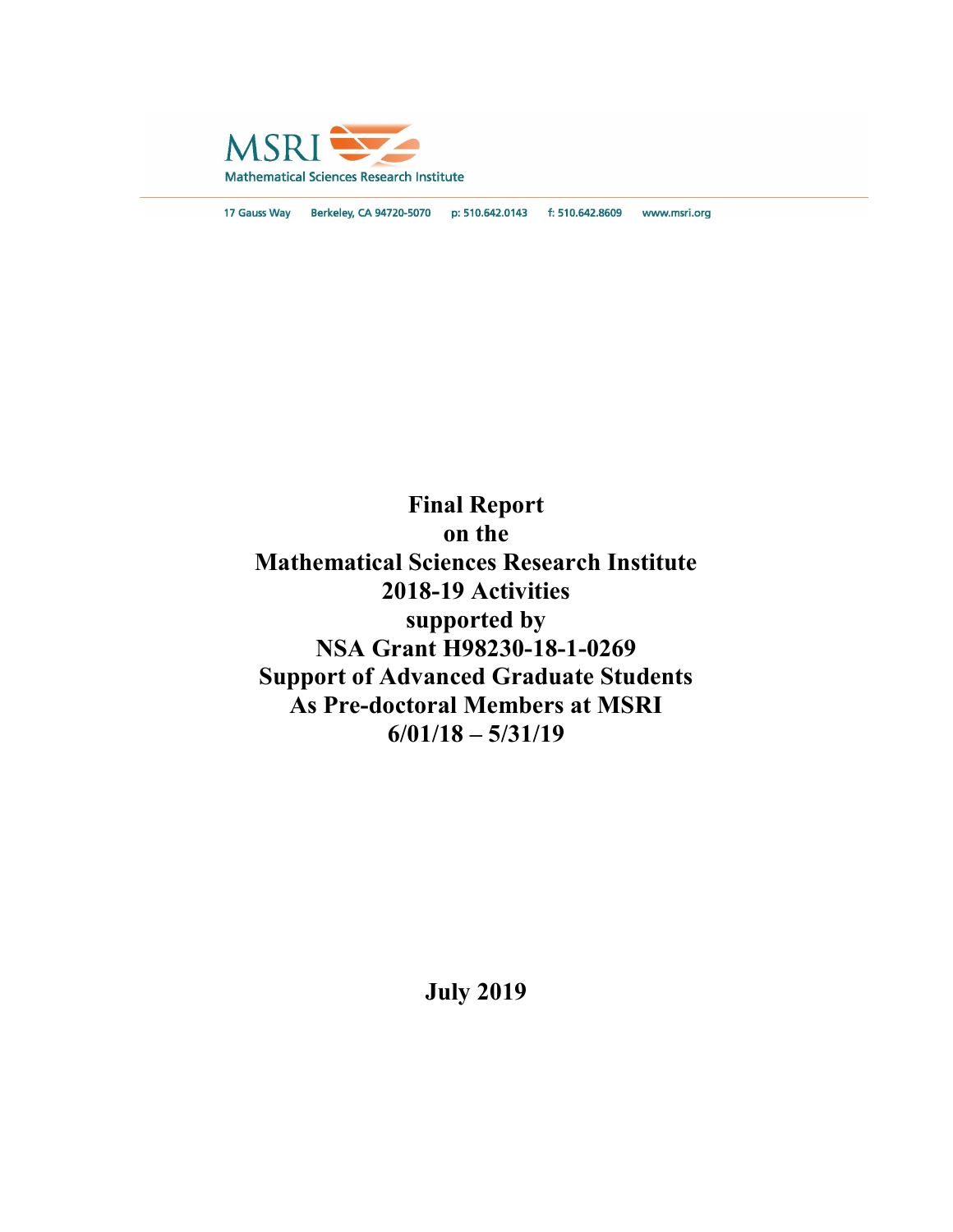# Mathematical Sciences Research Institute NSA Final Report for H98230-18-1-0269

| II.  | Overview of Activities 2018-19 |  |
|------|--------------------------------|--|
| III. | Participation Summary          |  |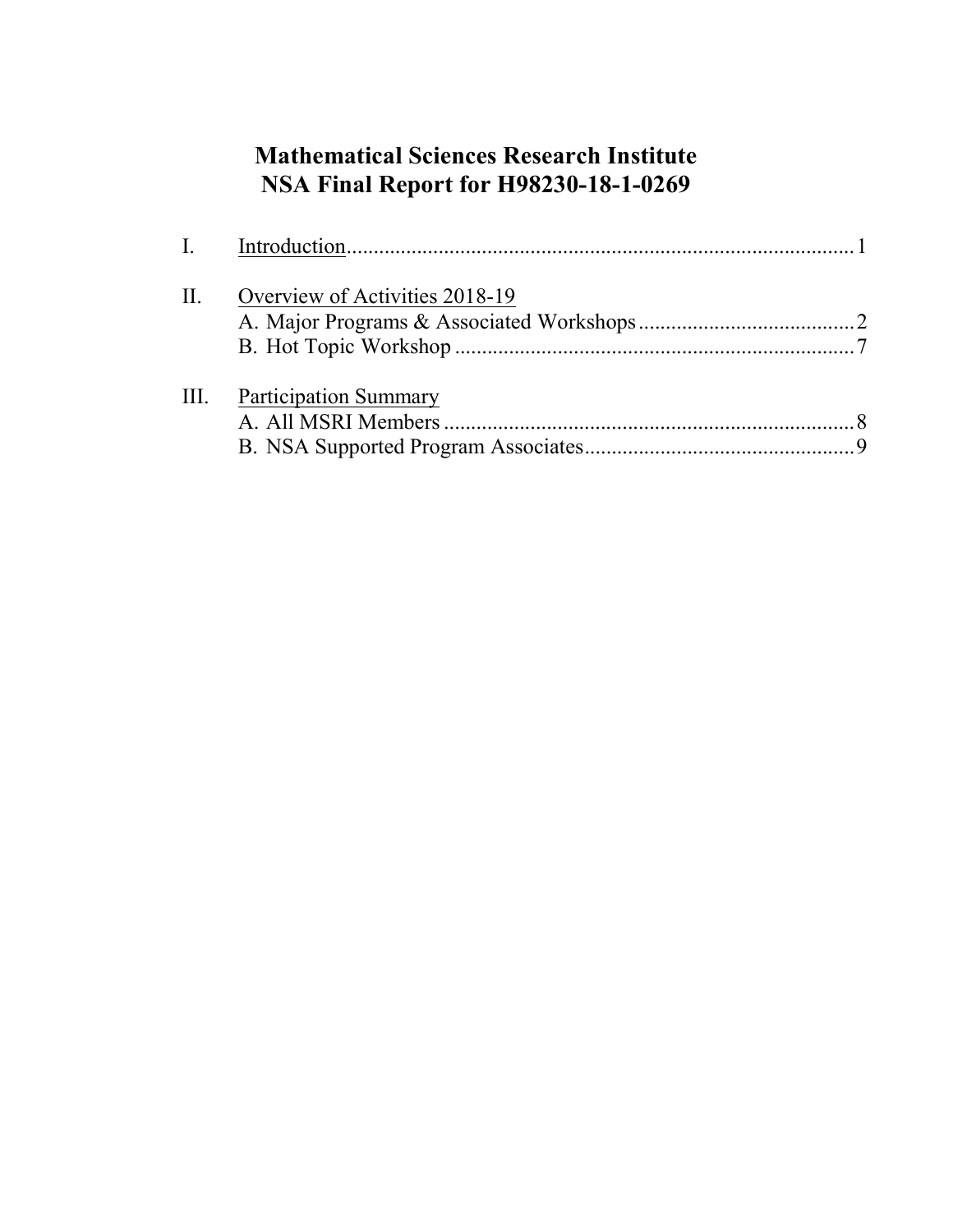# I. INTRODUCTION

The main scientific activities of MSRI are its Programs and Workshops. MSRI hosts two to four semester-long programs each year. Each program has about forty mathematicians in residence at any given time, including seven to eight graduate students.

Generally, each semester-long program features three workshops. A program begins with a Connections for Women Workshop, which is designed to encourage the participation of women in the research activities of the program. If the area of mathematics is one that traditionally has a large number of women, then the workshop can be used to highlight and to showcase their individual work. However, if the number of women in the field is low, then the workshop is marketed to a wider female audience in an effort to stimulate interest in the area. In addition, another goal is to encourage new connections among the women early in the program as a catalyst for eventual collaborations. This workshop is then followed by an *Introductory Workshop*, the purpose of which is to introduce the subject to the broader mathematical community. Later during the program, there is a Topical Workshop, which is designed to explore some of the themes of the program in greater depth.

In addition to the scientific workshops that run parallel with the programs, MSRI hosts a Hot Topics workshop. These workshops are intended to explore emerging topics in mathematics. (See Section II.B for a brief summary)

MSRI also hosts and co-hosts Education & Outreach Workshops. These workshops focus on improving the skills of K–12 math teachers. Their descriptions, as well as lists of speakers, talks and participants, can be found on the MSRI web site at http://www.msri.org/web/msri/education/for-k-12-educators.

Another essential activity at MSRI is its series of Summer Graduate Schools, which target advanced graduate students in mathematics. During the summer of 2018, MSRI hosted four on-site and four off-site Summer Graduate Schools, with themes ranging from derived geometry to representations of high dimensional data. A complete description can be found at:

http://www.msri.org/web/msri/scientific/workshops/summer-graduate-school.

Each summer since 2007, MSRI has hosted a summer research experience (MSRI-UP) for undergraduate students with the aim of increasing the number of Ph.D.'s among members of under-represented groups. These summer schools are co-funded by the NSA and the NSF. The 2018 MSRI-UP, *Mathematics of Data Science*, was a successful and popular school, with 18 undergraduate participants. Since MSRI-UP is funded by an independent NSA grant, its report will be filed separately. More information about MSRI-UP can be found at:

http://www.msri.org/web/msri/education/for-undergraduates/msri-up.

The MSRI project, Summer Research for Women in Mathematics (SWiM), is part of MSRI's overall activities aimed at strengthening the mathematical sciences by facilitating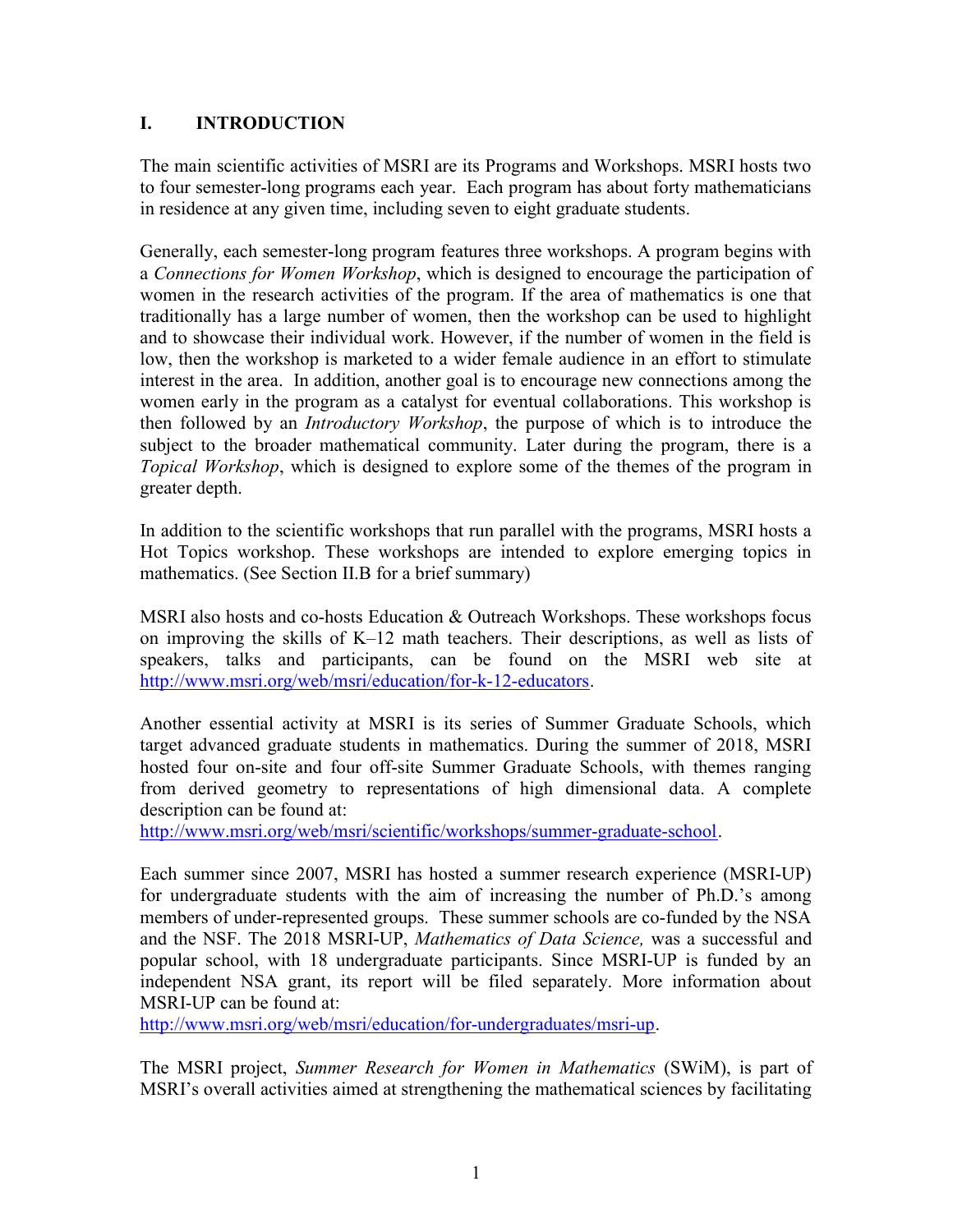research and professional activities leading to or enhancing successful, productive careers. The SWiM project provides space and funds for groups of 2-6 women researchers to work on a research project for 2-3 weeks at MSRI during the summer. These are research projects that have already been started, perhaps at a conference such as Women in … or could be freestanding activities. Originally started in the summer of 2017, the 2018 SWiM program received applications from 22 groups (totaling 88 women) and was able to accept 20 women forming 6 groups ranging in size from 2 to 5. More information concerning SWiM can be found at

http://www.msri.org/web/msri/scientific/summer-research-for-women-in-mathematics

# II. OVERVIEW OF ACTIVITIES 2018-19

The year 2018-19 was an exciting one. In fall 2018, we held a jumbo program: Hamiltonian Systems, from Topology to Applications through Analysis, with lead organizer Albert Fathi (Georgia Institute of Technology). In spring 2019, we held two programs, Derived Algebraic Geometry, led by Bhargav Bhatt (University of Michigan), and Birational Geometry and Moduli Spaces, led by Christopher Hacon (University of Utah). MSRI also hosted a small Complementary Program for mathematicians whose interests were not closely related to the three programs. All programs are briefly summarized in Section II.A.

There were 260 researchers who participated in these programs. Of those members, there were 31 Postdoctoral Fellows, 63 Organizers & Research Professors, 130 Research Members, and 36 Program Associates (Graduate Students).

The NSA grant H98230-18-1-0269 funded nine Program Associates (Graduate Students): five participated in the fall jumbo program, Hamiltonian Systems: From Topology to Applications Through Analysis and two participated in each of the spring programs, Birational Geometry and Moduli Spaces and Derived Algebraic Geometry.

# A. Major Programs and their Associated Workshops

In the list of organizers of each activity, an asterisk (\*) denotes lead organizer(s).

# Program 1: Hamiltonian Systems, From Topology to Applications through Analysis (HST)

August 13, 2018 - December 14, 2018

Organizers: Rafael de la Llave (Georgia Institute of Technology), \*Albert Fathi (Georgia Institute of Technology; École Normale Supérieure de Lyon), Vadim kalsomine (University of Maryland), Robert Littlejohn (University of California, Berkeley), Philip Morrison(University of Texas, Austin), Tere Seara (Polytechnical University of Cataluña (Barcelona)), Sergei Tabachnikov (Pennsylvania State University), Amie Wilkinson (University of Chicago)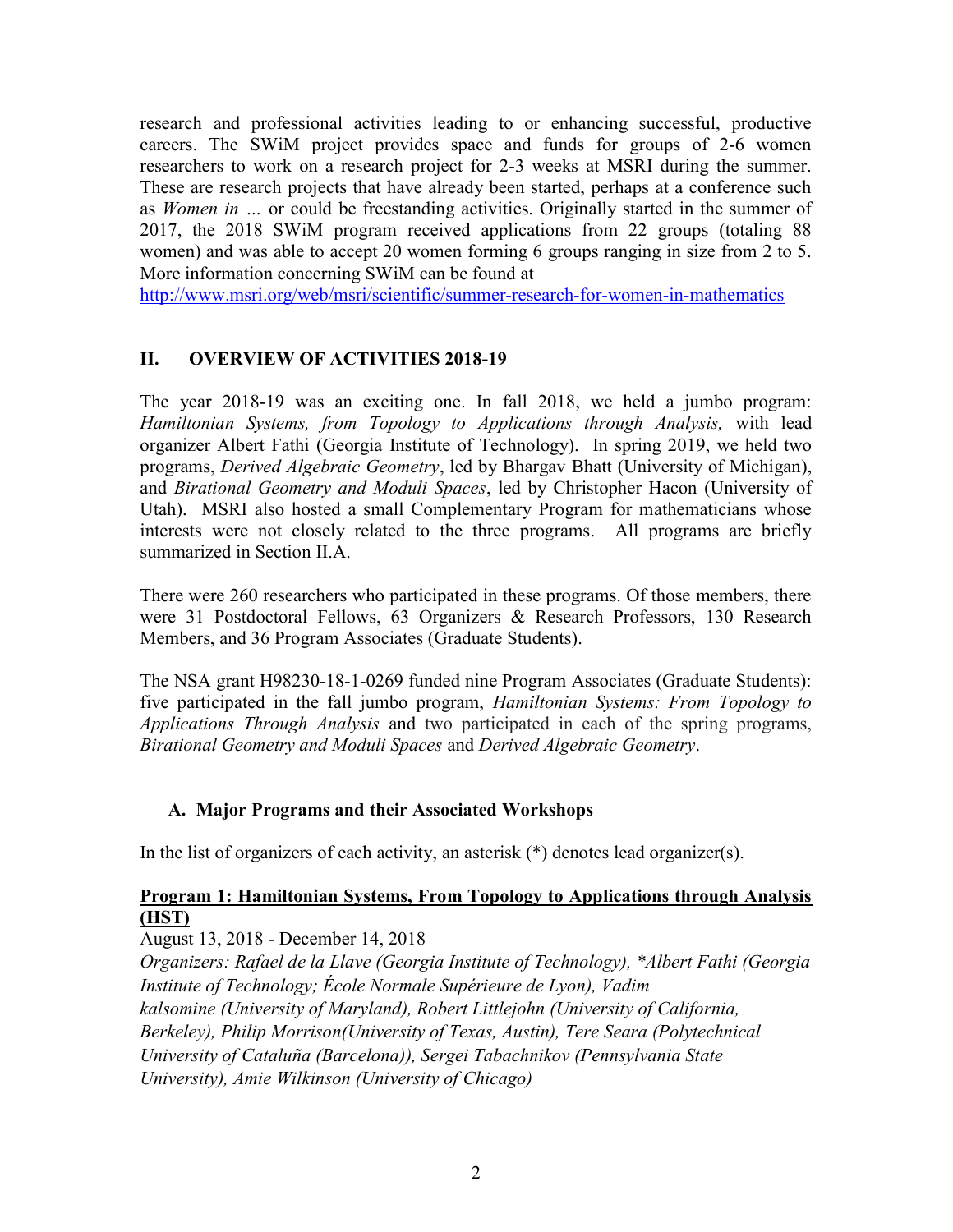The interdisciplinary nature of Hamiltonian systems is deeply ingrained in its history. This program brought together the communities of mathematicians with the community of practitioners, mainly engineers, physicists, and theoretical chemists who use Hamiltonian systems daily. The program covered not only the mathematical aspects of Hamiltonian systems but also their applications, mainly in space mechanics, physics and chemistry.

The mathematical aspects comprise celestial mechanics, variational methods, relations with PDE, Arnold diffusion and computation. The applications concern celestial mechanics, astrodynamics, motion of satellites, plasma physics, accelerator physics, theoretical chemistry, and atomic physics.

The goal of the program was to bring to the forefront both the theoretical aspects and the applications, by making available for applications the latest theoretical developments, and also by nurturing the theoretical mathematical aspects with new problems that come from concrete problems of applications.

Workshops associated with the Hamiltonian Systems program:

# Workshop 1: Connections for Women: Hamiltonian Systems, From Topology to Applications Through Analysis

August 16, 2018 - August 17, 2018

Organizers: Marie-Claude Arnaud (Université d'Avignon), \*Basak Gurel (University of Central Florida), Tere Seara (Polytechnical University of Cataluña (Barcelona)

This workshop featured lectures on a variety of topics in Hamiltonian dynamics given by leading researchers in the area. The talks focused on recent developments in subjects closely related to the program such as Arnold diffusion, celestial mechanics, Hamilton-Jacobi equations, KAM methods, Aubry-Mather theory and symplectic topological techniques, and on applications. The workshop was open to all mathematicians in areas related to the program.

# Workshop 2: Introductory Workshop: Hamiltonian Systems, From Topology to Applications Through Analysis

August 20, 2018 - August 24, 2018

Organizers: Marie-Claude Arnaud (Université d'Avignon), Wilfrid Gangbo (University of California, Los Angeles), \*Vadim Kaloshin (University of Maryland), Robert Littlejohn (University of California, Berkeley), Philip Morrison (University of Texas, Austin)

The introductory workshop covered the large variety of topics of the semester: weak KAM theory, Mather theory, Hamilton-Jacobi equations, integrable systems and integrable planar billiards, instability formation for nearly integrable systems, celestial mechanics, billiards, spectral rigidity, Astrodynamics, motion of satellites, Plasma Physics, Accelerator Physics, Theoretical Chemistry, and Atomic Physics.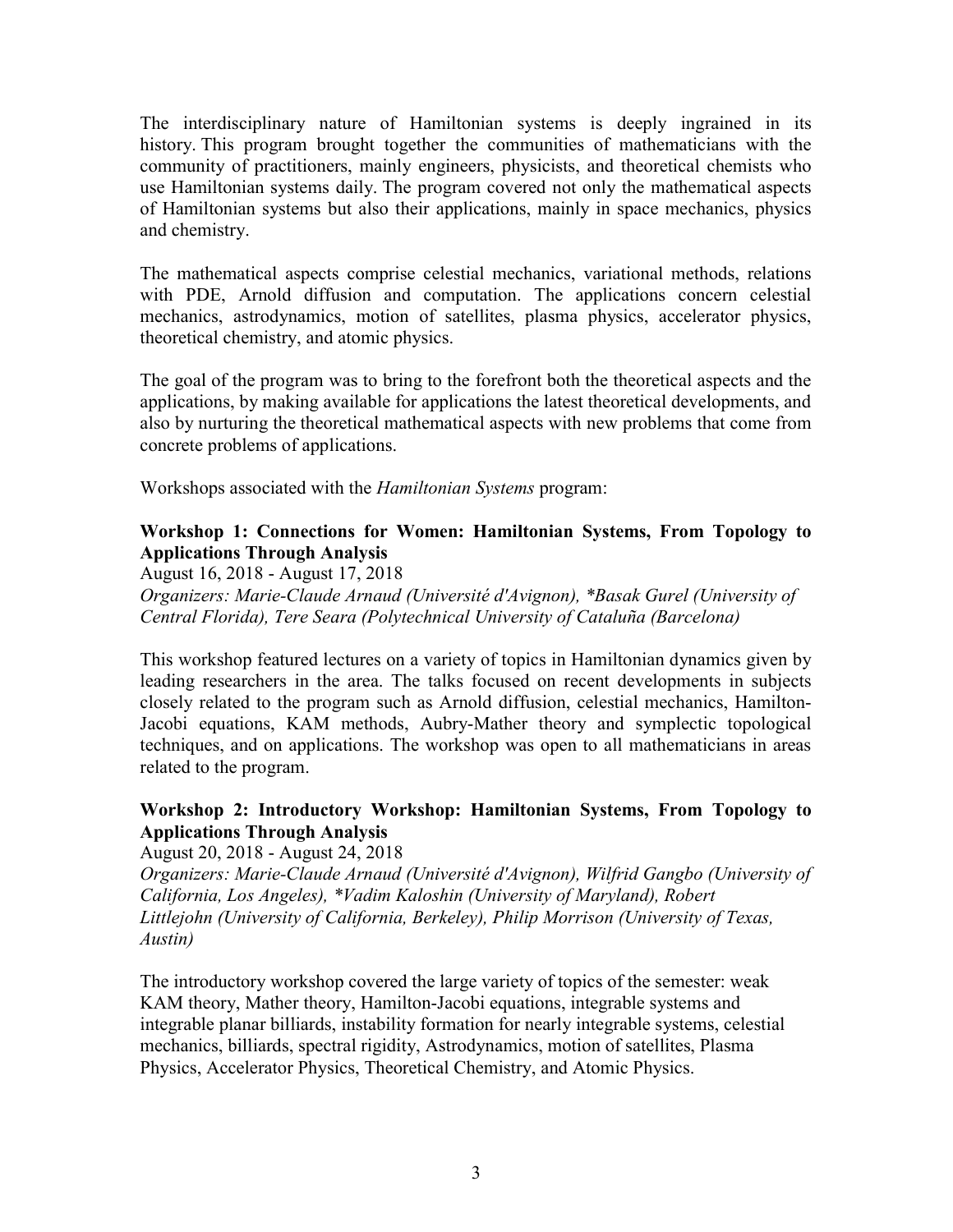The workshop consisted of approximately 18 lectures which introduced the main topics relevant to the semester. That left time for discussions and exchange between the participants.

# Workshop 3: Hamiltonian Systems, From Topology to Applications through Analysis I

October 08, 2018 – October 12, 2018

Organizers: Alessandra Celletti (Seconda Università di Roma "Tor Vergata''), Rafael de la Llave (Georgia Institute of Technology), Diego del-Castillo-Negrete (Oak Ridge National Laboratory), Lawrence Evans (University of California, Berkeley), \*Philip Morrison (University of Texas, Austin), Sergei Tabachnikov (Pennsylvania State University), Amie Wilkinson (University of Chicago)

This was a main workshop of the program "Hamiltonian Systems, From Topology to Applications through Analysis" and was a companion to the workshop in November 26- 30. Both workshops featured current developments pertaining to finite and infinitedimensional Hamiltonian systems, with a mix of rigorous theory and applications. A broad range of topics was included, e.g., existence of and transport about invariant sets (Arnold diffusion, KAM, etc.), techniques for projection/reduction of infinite to finite systems, and the role of topological invariants in applications.

# Workshop 4: Hamiltonian Systems, From Topology to Applications through Analysis II

### November 26, 2018 – November 30, 2018

Alessandra Celletti (Seconda Università di Roma "Tor Vergata''), Rafael de la Llave (Georgia Institute of Technology), Diego del-Castillo-Negrete (Oak Ridge National Laboratory), Lawrence Evans (University of California, Berkeley), \*Philip Morrison (University of Texas, Austin), Sergei Tabachnikov (Pennsylvania State University), Amie Wilkinson (University of Chicago)

This was a main workshop of the program "Hamiltonian Systems, From Topology to Applications through Analysis." It featured current developments pertaining to finite and infinite-dimensional Hamiltonian systems, with a mix of rigorous theory and applications. A broad range of topics was included, e.g., existence of and transport about invariant sets (Arnold diffusion, KAM, etc.), techniques for projection/reduction of infinite to finite systems, and the role of topological invariants in applications.

### Program 2: Birational Geometry and Moduli Spaces (BGMS)

January 22, 2019 – May 24, 2019

Organizers: Antonella Grassi (University of Pennsylvania), \*Christopher Hacon (University of Utah), Sándor Kovács (University of Washington), Mircea Mustaţă (University of Michigan), Martin Olsson (University of California, Berkeley)

Birational Geometry and Moduli Spaces are two important areas of Algebraic Geometry that have recently witnessed a flurry of activity and substantial progress on many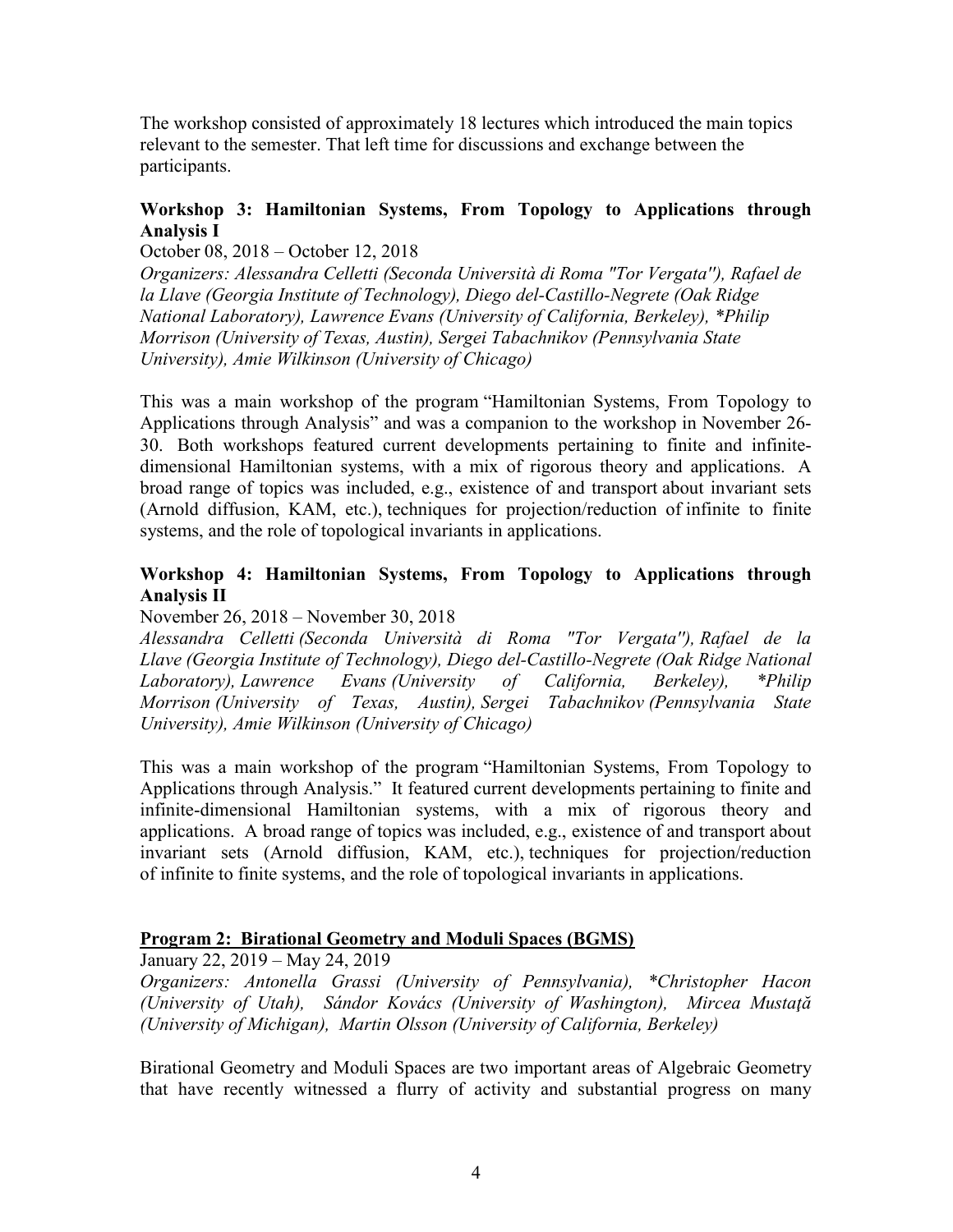fundamental open questions. In this program we aimed to bring together key researchers in these and related areas to highlight the recent exciting progress and to explore future avenues of research.

This program focused on the following themes: Geometry and Derived Categories, Birational Algebraic Geometry, Moduli Spaces of Stable Varieties, Geometry in Characteristic p>0, and Applications of Algebraic Geometry: Elliptic Fibrations of Calabi-Yau Varieties in Geometry, Arithmetic and the Physics of String Theory

Workshops associated with the Birational Geometry and Moduli Spaces program:

# Workshop 1: Connections for Women: Derived Algebraic Geometry, Birational Geometry and Moduli Spaces

January 28, 2019 – January 30, 2019

Organizers: Julie Bergner (University of Virginia), \*Antonella Grassi (University of Pennsylvania), Bianca Viray (University of Washington), Kirsten Wickelgren (Georgia Institute of Technology)

This workshop covered different aspects of Algebraic Geometry relating Derived Algebraic Geometry and Birational Geometry. In particular, the workshop focused on connections to other branches of mathematics and open problems. There were several colloquium style lectures as well as shorter research talks. The workshop was open to all.

# Workshop 2: Introductory Workshop: Derived Algebraic Geometry and Birational Geometry and Moduli Spaces

January 31, 2019 – February 08, 2019

Organizers: Julie Bergner (University of Virginia), Bhargav Bhatt (University of Michigan), Christopher Hacon (University of Utah), \*Mircea Mustată (University of Michigan), Gabriele Vezzosi (Università di Firenze)

The workshop surveyed several areas of algebraic geometry, providing an introduction to the two main programs hosted by MSRI in spring 2019. It consisted of 7 expository minicourses and 7 separate lectures, each given by top experts in the field. The workshop focused on the recent progress in derived algebraic geometry, birational geometry and moduli spaces. The lectures were aimed at a wide audience including advanced graduate students and postdocs with a background in algebraic geometry.

### Workshop 3: Recent Progress in Moduli Theory

May 06, 2019 – May 10, 2019 Organizers: Lucia Caporaso (Roma Tre University), \*Sándor Kovács (University of Washington), Martin Olsson (University of California, Berkeley)

This workshop focused on presenting the latest developments in moduli theory, including (but not restricted to) recent advances in compactifications of moduli spaces of higher dimensional varieties, the birational geometry of moduli spaces, abstract methods including stacks, stability criteria, and applications in other disciplines.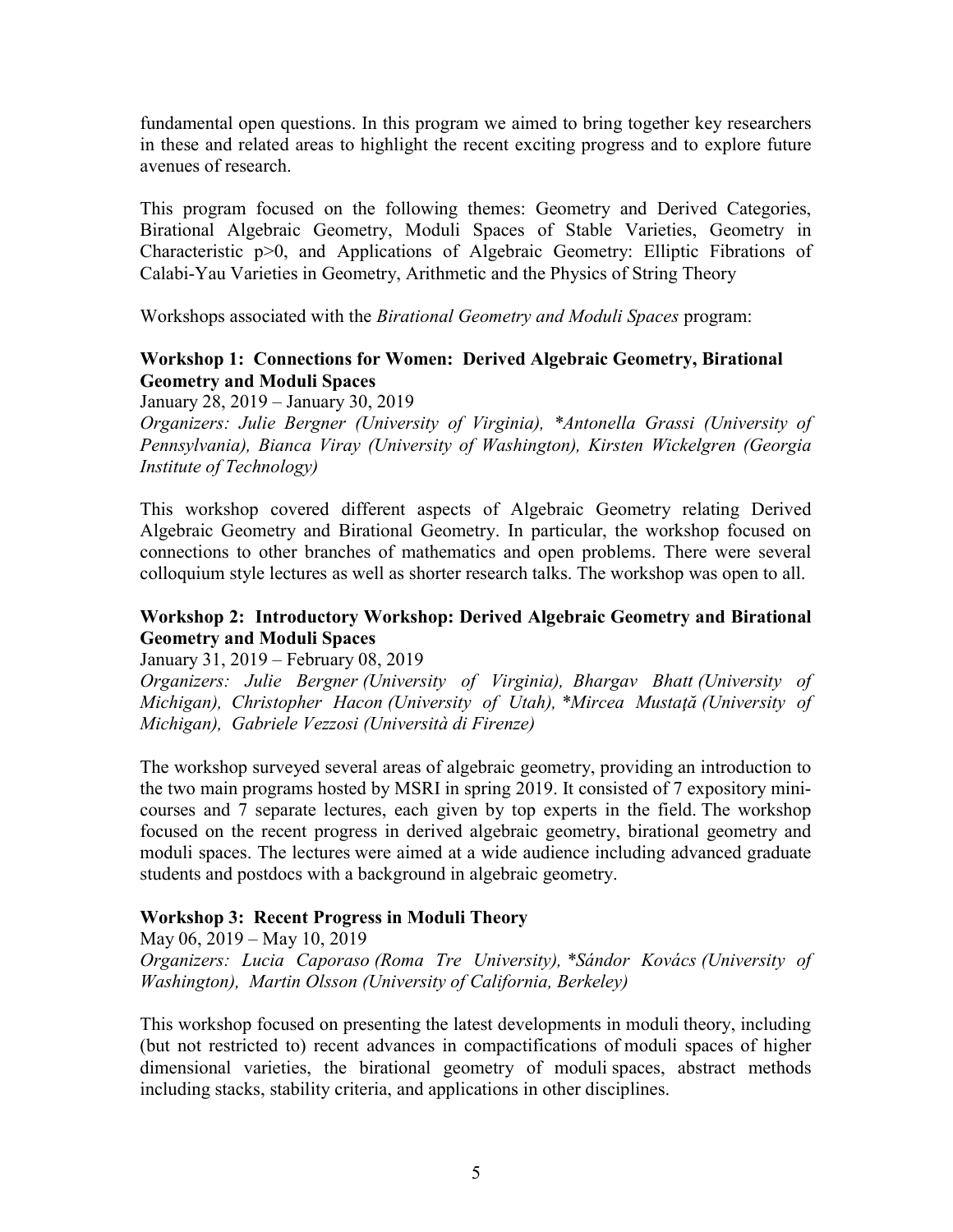# Program 3: Derived Algebraic Geometry (DAG)

January 22, 2019 – May 24, 2019

Organizers: Julie Bergner (University of Virginia), \*Bhargav Bhatt (University of Michigan), Dennis Gaitsgory (Harvard University), David Nadler (University of California, Berkeley), Nick Rozenblyum (University of Chicago), Peter Scholze (Universität Bonn), Gabriele Vezzosi (Università di Firenze)

Derived algebraic geometry is an extension of algebraic geometry that provides a convenient framework for directly treating non-generic geometric situations (such as nontransverse intersections in intersection theory), in lieu of the more traditional perturbative approaches (such as the "moving" lemma). This direct approach, in addition to being conceptually satisfying, has the distinct advantage of preserving the symmetries of the situation, which makes it much more applicable. In particular, in recent years, such techniques have found applications in diverse areas of mathematics, ranging from arithmetic geometry, mathematical physics, geometric representation theory, and homotopy theory. This semester long program was dedicated to exploring these directions further, and finding new connections.

Workshops associated with the Derived Algebraic Geometry program:

# Workshop 1: Connections for Women: Derived Algebraic Geometry, Birational Geometry and Moduli Spaces

January 28, 2019 – January 30, 2019

Organizers: Julie Bergner (University of Virginia), \*Antonella Grassi (University of Pennsylvania), Bianca Viray (University of Washington), Kirsten Wickelgren (Georgia Institute of Technology)

This workshop covered different aspects of Algebraic Geometry relating Derived Algebraic Geometry and Birational Geometry. In particular the workshop focused on connections to other branches of mathematics and open problems. There were several colloquium style lectures as well as shorter research talks. The workshop was open to all.

# Workshop 2: Introductory Workshop: Derived Algebraic Geometry and Birational Geometry and Moduli Spaces

January 31, 2019 – February 8, 2019

Organizers: Julie Bergner (University of Virginia), Bhargav Bhatt (University of Michigan), Christopher Hacon (University of Utah), \*Mircea Mustaţă (University of Michigan), Gabriele Vezzosi (Università di Firenze)

The workshop surveyed several areas of algebraic geometry, providing an introduction to the two main programs hosted by MSRI in spring 2019. It consisted of 7 expository minicourses and 7 separate lectures, each given by top experts in the field.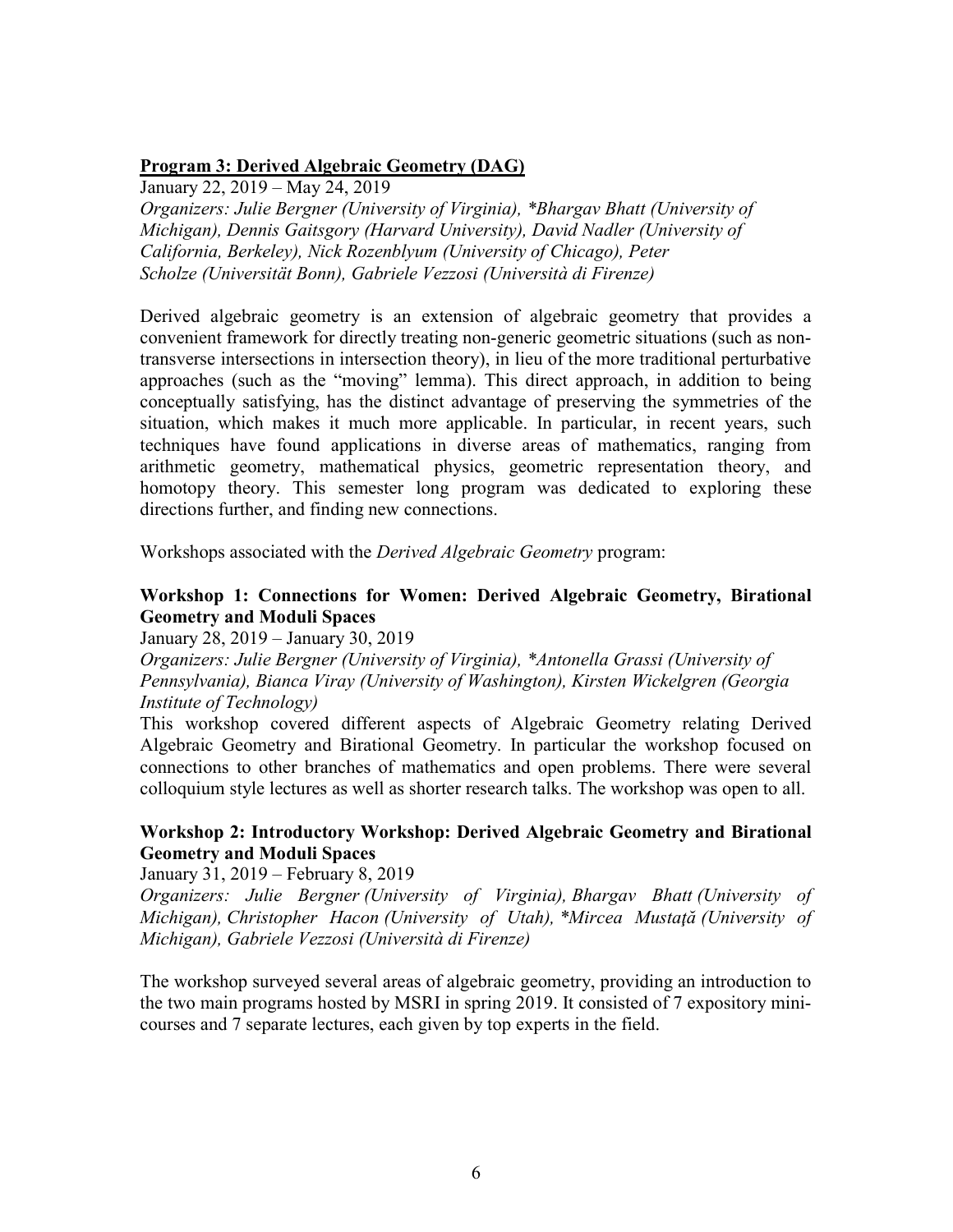The workshop focused on the recent progress in derived algebraic geometry, birational geometry and moduli spaces. The lectures were aimed at a wide audience including advanced graduate students and postdocs with a background in algebraic geometry.

# Workshop 3: Derived Algebraic Geometry and Its Applications

March 25, 2019 – May 29, 2019

Organizers: Dennis Gaitsgory (Harvard University), David Nadler (University of California, Berkeley), \*Nick Rozenblyum (University of Chicago), Peter Scholze (Universität Bonn), Brooke Shipley (University of Illinois at Chicago)

This workshop brought together researchers at various frontiers, including arithmetic geometry, representation theory, mathematical physics, and homotopy theory, where derived algebraic geometry has had recent impact. The aim was to explain the ideas and tools behind recent progress and to advertise appealing questions. A focus was on moduli spaces, for example, principal bundles with decorations that arise in many settings, and their natural structures.

### Program 4: Complementary Program (2018-19)

The Complementary Program had a limited number of memberships that were open to mathematicians whose interests were not closely related to the core programs; special consideration was given to mathematicians who were partners of an invited member of a core program.

# B. Hot Topics Workshop

### Hot Topics: Shape and Structure of Materials

October 1, 2018 – October 5, 2018

Organizers: Myfanwy Evans (TU Berlin), \*Frank Lutz (TU Berlin), Dmitriy Morozov (Lawrence Berkeley National Laboratory), James Sethian (University of California, Berkeley), Ileana Streinu (Smith College)

The fascinating and complicated microstructures of materials that are now visible through advanced imaging techniques challenge the frontiers of characterization and understanding. At the same time, developments in modern geometric and topological techniques are beginning to illuminate important features of material structures, while the microstructures themselves and the analysis and prediction of their macroscopic properties are inspiring new directions in pure and applied mathematics. In a collaboration with the Lawrence Berkeley National Laboratory (LBNL), this workshop aimed at intensifying the interaction of mathematicians with material scientists, physicists and chemists on the structural description and design of materials.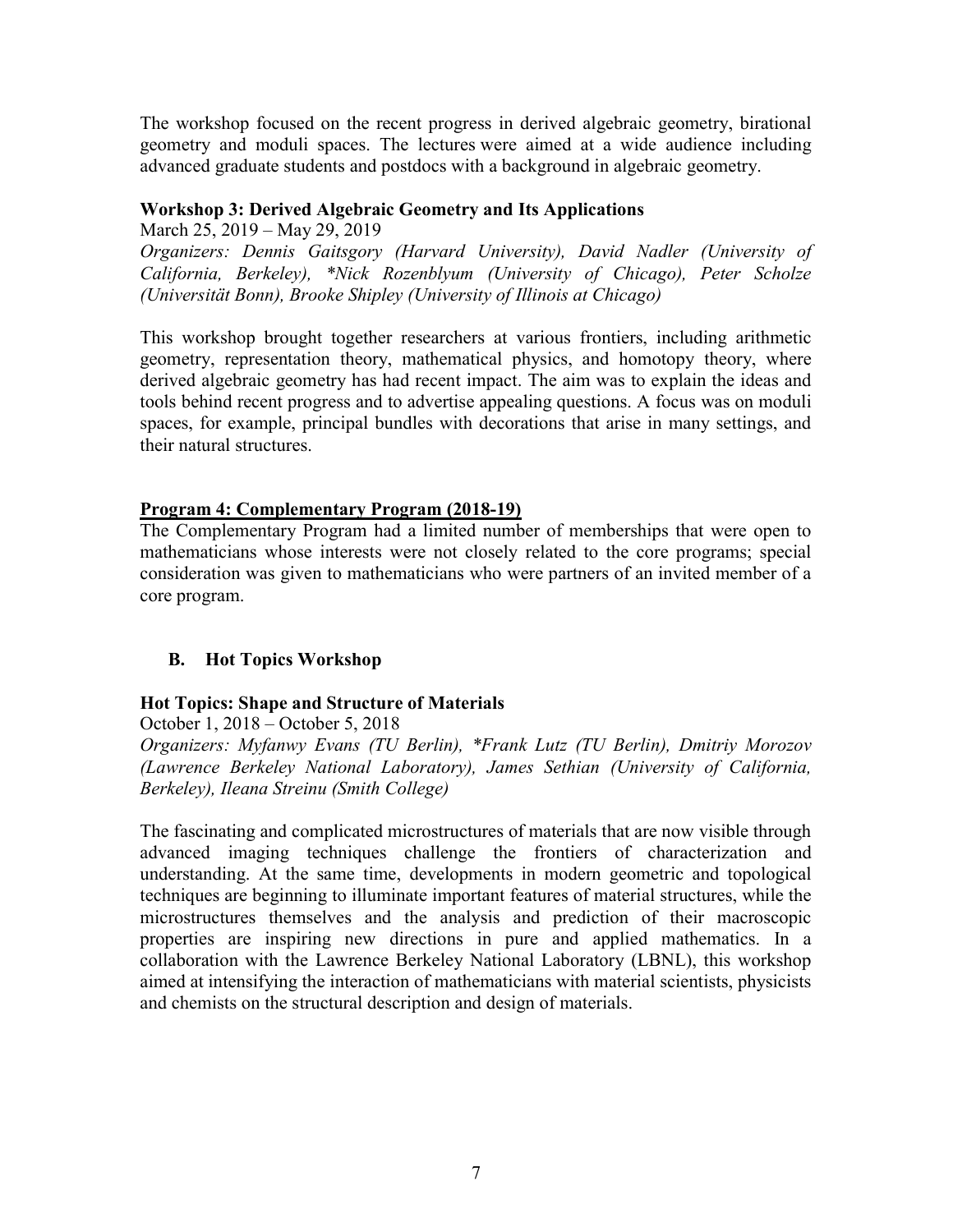### Hot Topics: Recent Progress in Langlands Program

April 8, 2019 – April 12, 2019 Organizers: Mark Kisin (Harvard University), Elena Mantovan (California Institute of Technology), \*Xinwen Zhu (California Institute of Technology)

The purpose of the workshop was to explain Vincent Lafforgue's ground breaking work, constructing the automorphic to Galois direction of the Langlands correspondence for function fields. There were also a number of talks on more recent developments and related results.

# III. PARTICIPATION SUMMARY

### A. All MSRI Members

The table below indicates the number of participants for the major programs and workshops that took place at MSRI during the 2018-19 academic year.

| <b>DATES</b>        | <b>ACTIVITY TYPE</b>             | <b>TITLE</b>                                                                                                             | <b>PARTICIPANTS</b> |
|---------------------|----------------------------------|--------------------------------------------------------------------------------------------------------------------------|---------------------|
| $6/11/18 - 8/3/18$  | Summer Research                  | Summer Research for Women in Mathematics                                                                                 | 20                  |
| $6/16/18 - 7/29/18$ | <b>MSRI-UP</b>                   | MSRI-UP 2018: The Mathematics of Data<br>Science                                                                         | 18                  |
| $6/11/18 - 6/22/18$ | Summer Graduate<br>School        | The $\partial$ -Problem in the Twenty-First Century                                                                      | 35                  |
| $6/11/18 - 6/22/18$ | Summer Graduate<br>School        | Séminaire de Mathématiques Supérieures 2018:<br>Derived Geometry and Higher Categorical<br><b>Structures in Geometry</b> | 34                  |
| $6/17/18 - 6/30/18$ | Summer Graduate<br>School        | Mathematical Analysis of Behavior                                                                                        | 24                  |
| $6/25/18 - 7/6/18$  | Summer Graduate<br>School        | Derived Categories                                                                                                       | 56                  |
| $6/25/18 - 7/6/18$  | <b>Summer Graduate</b><br>School | H-principle                                                                                                              | 15                  |
| $7/1/18 - 7/21/18$  | Summer Graduate<br>School        | IAS/PCMI 2018: Harmonic Analysis                                                                                         | 36                  |
| $7/3/18 - 7/20/18$  | Summer Graduate<br>School        | Representations of High Dimensional Data                                                                                 | 53                  |
| $7/23/18 - 8/3/18$  | Summer Graduate<br>School        | From Sympletic Geometry to Chaos                                                                                         | 33                  |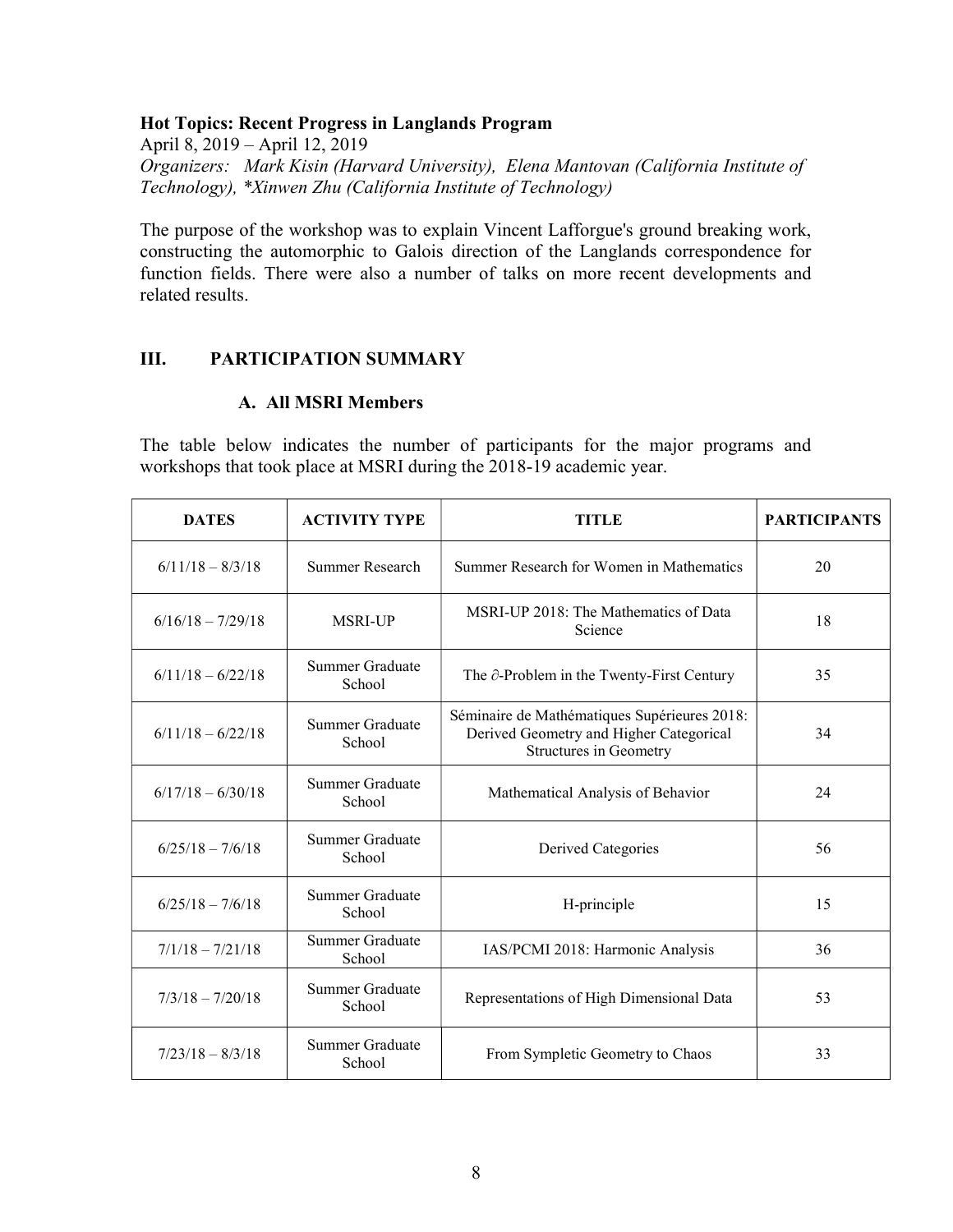| <b>Fall 2018</b>      | <b>Scientific Program</b> | Hamiltonian systems, from topology to<br>applications through analysis (HST)                            | 107 |
|-----------------------|---------------------------|---------------------------------------------------------------------------------------------------------|-----|
| $8/16/18 - 8/17/18$   | Programmatic<br>Workshop  | Connections for Women: Hamiltonian systems,<br>from topology to applications through analysis           | 57  |
| $8/20/18 - 8/24/18$   | Programmatic<br>Workshop  | Introductory Workshop: Hamiltonian systems,<br>from topology to applications through analysis           | 111 |
| $10/8/18 - 10/12/18$  | Programmatic<br>Workshop  | Hamiltonian systems, from topology to<br>applications through analysis I                                | 123 |
| $10/1/18 - 10/5/18$   | Hot Topics<br>Workshop    | Hot Topics: Shape and Structure of Materials                                                            | 55  |
| $11/26/18 - 11/30/18$ | Programmatic<br>Workshop  | Hamiltonian systems, from topology to<br>applications through analysis II                               | 95  |
| Spring 2019           | <b>Scientific Program</b> | <b>Birational Geometry and Moduli Spaces</b><br>(BGMS)                                                  | 67  |
| Spring 2019           | <b>Scientific Program</b> | <b>Derived Algebraic Geometry (DAG)</b>                                                                 | 69  |
| $1/28/19 - 1/30/19$   | Programmatic<br>Workshop  | Joint Connections for Women: Derived<br>Algebraic Geometry, Birational Geometry and<br>Moduli Spaces    | 115 |
| $1/31/19 - 2/8/19$    | Programmatic<br>Workshop  | Joint Introductory Workshop: Derived<br>Algebraic Geometry and Birational Geometry<br>and Moduli Spaces | 209 |
| $3/25/19 - 3/29/19$   | Programmatic<br>Workshop  | Derived Algebraic Geometry and Its<br>Applications                                                      | 150 |
| $4/8/19 - 4/12/19$    | Hot Topics<br>Workshop    | Hot Topics: Recent Progress in Langlands<br>Program                                                     | 89  |
| $5/6/19 - 5/10/19$    | Programmatic<br>Workshop  | Recent Progress in Moduli Theory                                                                        | 147 |
| $8/13/18 - 5/24/19$   | <b>Scientific Program</b> | <b>Complementary Program 2018-19</b>                                                                    | 17  |

# B. NSA supported Program Associates

There were 36 Program Associates (Graduate Students) who participated in the 2018-19 programs. The NSA grant, H98230-18-1-0269, funded nine out of the 36 graduate students, five graduate students in the fall and four in the spring semester. The funded graduate students had their living expenses reimbursed at the rate of \$2,000 per month,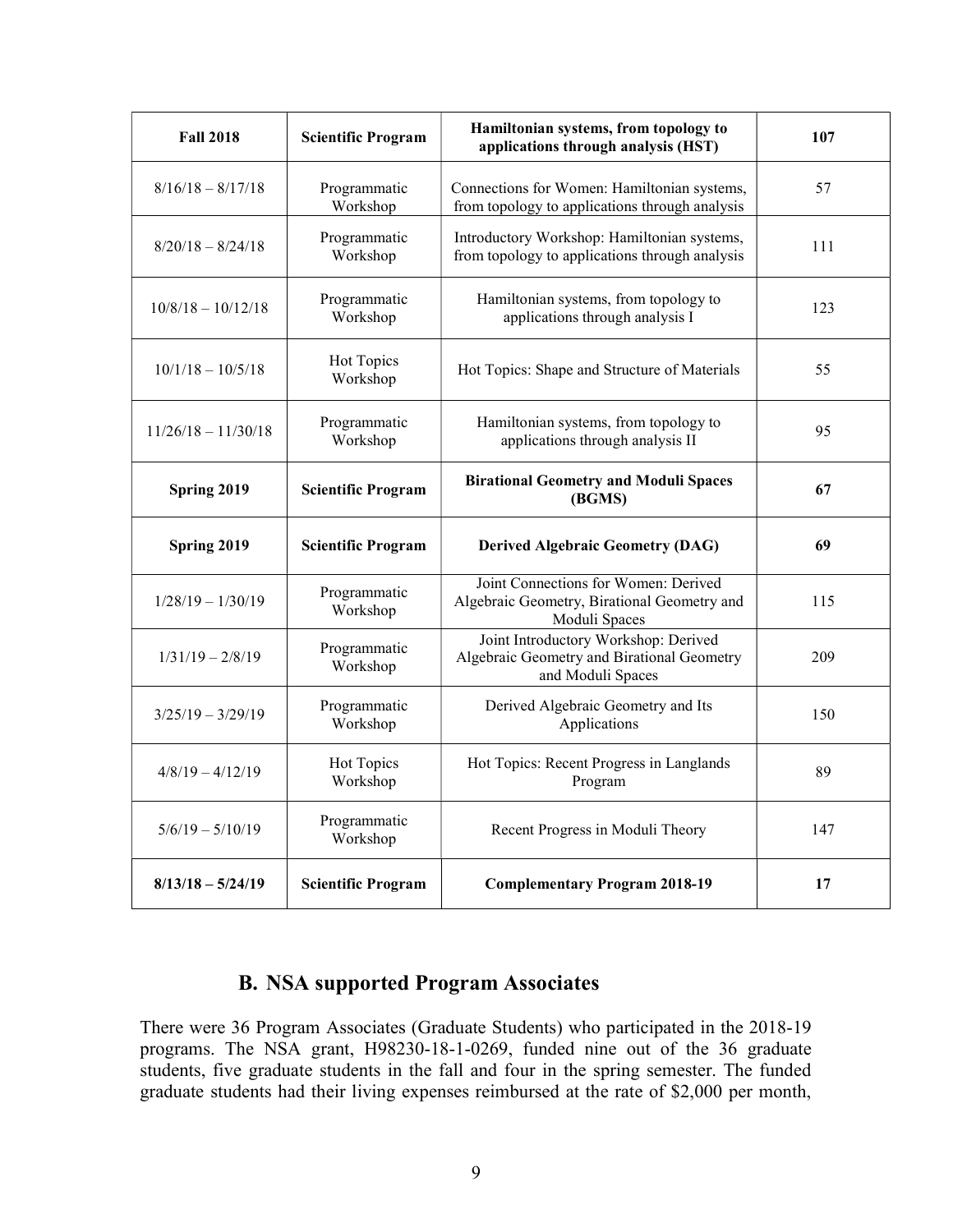prorated for the time that they were in residence at MSRI. Since the provisional Indirect Cost rate decreased from the proposed 21.48% to 20.32%, we were able to fund a little bit more person-months of stipends to the Program Associates. Detailed financial information can be found in Section IV.

Below is more information on the nine graduate students supported by this grant:

# HAMILTONIAN SYSTEMS, FROM TOPOLOGY TO APPLICATIONS THROUGH ANALYSIS (HST)



Gasiorek, Sean

Name: Sean Gasiorek Year of Ph.D: 2019 Institution of Ph.D: UC Santa Cruz Dissertation title: Billiards Inside, Circles Outside: Dynamics of a Charged Particle in a Piecewise Constant Magnetic Field Ph.D. advisor: Richard Montgomery

Mentor while at MSRI: Richard Montgomery Dates at MSRI: 8/13/18 – 12/14/18

#### Program Associate's comments:

Generally I worked on my dissertation research. Often this meant working alone, but I had about half a dozen very productive meetings with other researchers here at MSRI who were either in residence or were only visiting for a week or two. I often attended the colloquia and seminars, and would regularly socialize at lunch and tea times.

### Was your experience at MSRI beneficial? Why or why not?

Absolutely. This gave me the chance to focus on my research in an environment whose only goal was to help me succeed. I made significantly more progress on my research here than I would have at my home institution (partially due to not being a TA this quarter).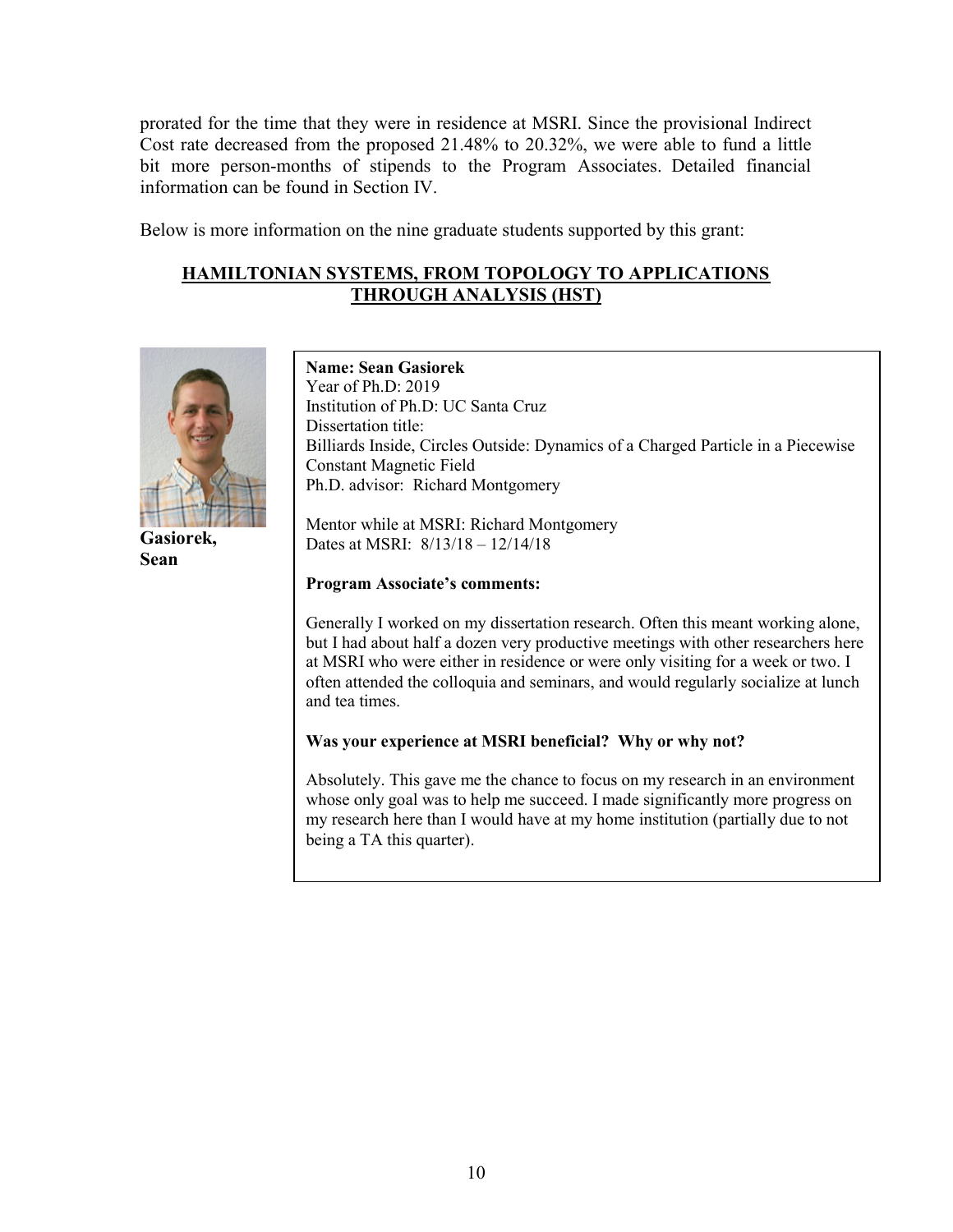

Heninger, **Jeffrey** 

### Name: Jeffrey Heninger Year of expected Ph.D: 2020 Institution of expected Ph.D: University of Texas at Austin Ph.D. advisor: Phil Morrison

Mentor while at MSRI: Phil Morrison Dates at MSRI: 8/15/18 – 12/14/18

### Program Associate's comments:

With Phil Morrison: We submitted a paper about the non-Hamiltonian nature of magnetic monopoles to the arxiv. We received commentary, incorporated it into the paper, and submitted it to a peer reviewed journal.

 direction it travels in. With Robert Littlejohn: We exactly solved the motion of an electron in a radial magnetic field with constant (nonzero) divergence and determined the asymptotic

With George Miloshevich and Emanuele Tassi: We worked on writing the equations of movement and Hamiltonian structure for a relativistic fluid whose constituent particles have zero charge but nonzero magnetic moment. This kind of fluid exists during neutron star mergers, after the neutron stars have been broken up by tidal forces into a slurry of chunks of neutrons.

# Was your experience at MSRI beneficial? Why or why not?

Yes. Gained a broader understanding of the work being done for Hamiltonian systems. Learned about some topics that my adviser is not involved in.

Met a lot of new people. This is useful not just for exchanging ideas but also for finding something to do after I finish my Ph.D.

Research progress (see above).



Hughes, Alexander

# Name: Alexander Hughes

Year of expected Ph.D: 2020 Institution of expected Ph.D: University of Missouri at Columbia Ph.D. advisor: Statmatis Dostoglou

Mentor while at MSRI: Stamatis Dostoglou Dates at MSRI: 8/13/18 – 12/14/18

### Program Associate's comments:

Studying relationship between information and thermodynamic entropy. Minimizing information entropy requires solving a Lagrange multiplier problem. It has been shown previously that information entropy converges to thermodynamic entropy. Using the idea of epiconvergence, we have shown that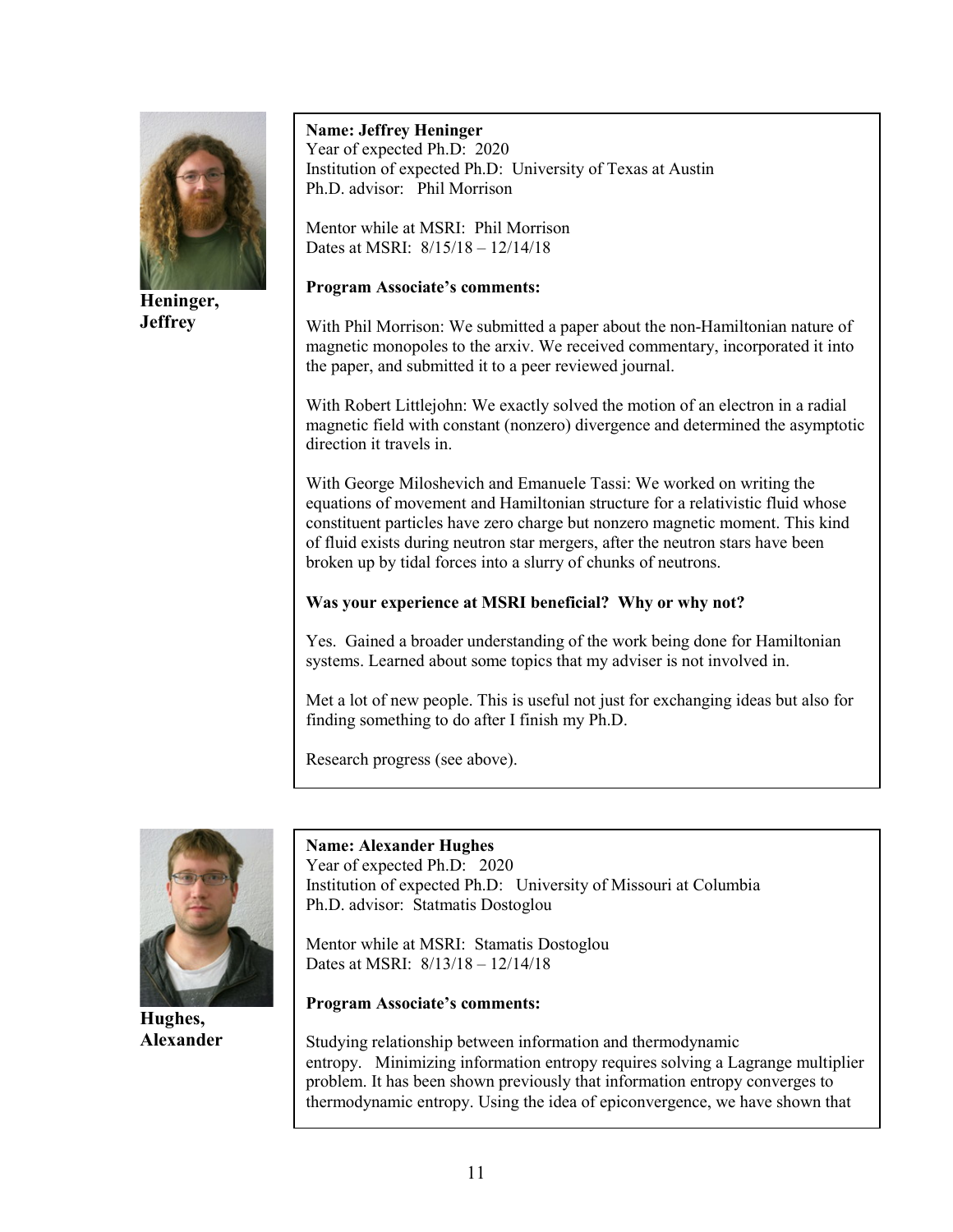Alexander Hughs (cont'd):

the parameters involved in the Lagrange multiplier problem converge to their corresponding physical parameters (for example, inverse temperature) in the thermodynamic entropy setting. All of the above work was done in an equilibrium setting. We hope in the future to expand to the setting of local equilibrium. This semester I also began work on applying the ideas in information geometry to the above problems. This work is only in its beginning stages.

#### Was your experience at MSRI beneficial? Why or why not?

Yes my time here was beneficial. My residency at MSRI gave me plenty of time to work uninterrupted and exposed me to several new ideas that gave new perspective on the work described above. This includes field of information geometry, which will likely make up a significant portion of my thesis. Having the opportunity to talk to people at MSRI with experience in fields I am interested in, or even tangentially related to areas that hold my interest, was invaluable.



Katz, Ori

#### Name: Ori Katz

Year of expected Ph.D: 2022 Institution of expected Ph.D: Weizmann Institute of Science, Rehovot, Israel Dissertation title (if available): The kinematics and fluid dynamics of transport and mixing in the ocean. Ph.D. advisor: Vered Rom Kedar

Mentor at MSRI: Vered Rom Kedar Dates at MSRI: 10/1/18 – 10/31/18

#### Program Associate's comments:

I continued my research, developing a 3D kinematic mixing model for the Atlantic Ocean.

#### Was your experience at MSRI beneficial? Why or why not?

My experience at MSRI was extremely beneficial. I met many people that conduct research that is relevant to my work, and learned many new mathematical topics that can be used in my research. Also, it was an excellent work environment, quiet and serious with all the required facilities, the leading experts in the field, great colleagues and all with a wonderful view. In short, it was my privilege to be a Program Associate at MSRI.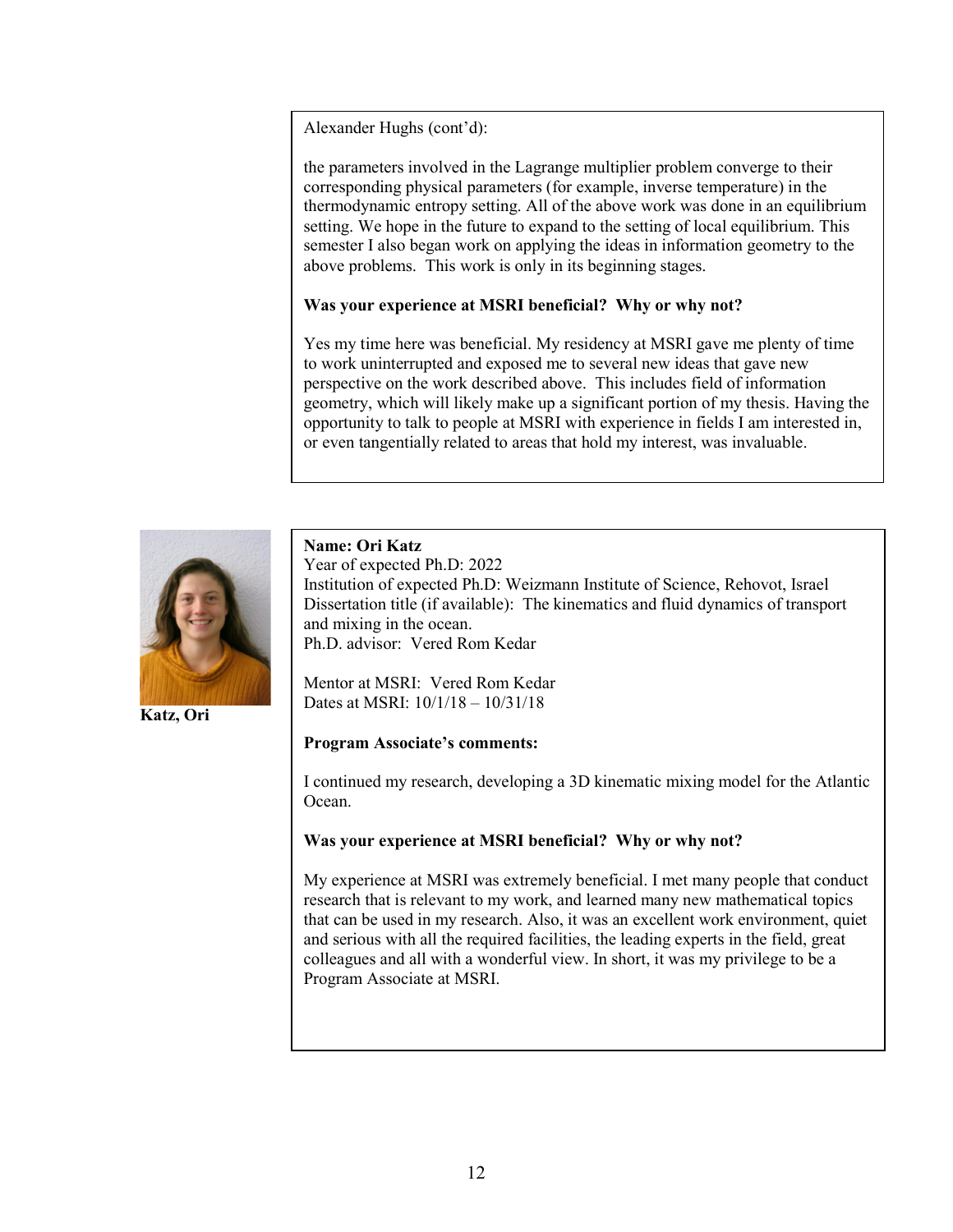

Suder, Mark

#### Name: Mark Suder

Year of expected Ph.D: 2021 Institution of expected Ph.D: West Virginia University Ph.D. advisor: Dr. Adrian Tudorascu

Mentor while at MSRI: Dr. Adrian Tudorascu Dates at MSRI: 8/13/18 – 12/14/18

#### Program Associate's comments:

Exposure to mathematical research, Hamiltonian Systems, and Dr. Wilfrid Gangbo's lectures on Optimal Transport and Wasserstein metrics. Also, collaboration with Dr. Adrian Tudorascu on research problems.

# Was your experience at MSRI beneficial? Why or why not?

Yes, it gave me exposure to mathematical research and an opportunity for focused effort.

# DERIVED ALGEBRAIC GEOMETRY (DAG)



Harnois, John

Name: John Harnois Year of Ph.D: 2021 Institution of Ph.D: University of Virginia, Charlottesville Dissertation title: Ph.D. advisor: Julie Bergner

Mentor while at MSRI: Julie Bergner Dates at MSRI: 1/22/19 - 2/1/19

### Program Associate's comments:

John Harnois was accepted into MSRI's Derived Algebraic Geometry program in the spring of 2019, but he was only in residence at MSRI for 8 days and left early due to a family emergency. The following description is based on a letter nominating him to the program by his Ph.D. advisor, Dr. Bergner.

John has been studying algebraic topology and homotopy theory, such as model categories and simplicial methods. As a second year Ph.D student, he will benefit from the program – he is someone who will be inspired and motivated by interacting with more experienced students and researchers and will be deciding on a specific research project by next fall. He is also developing homotopy-theoretic skills which are related to the "derived" aspect of the program.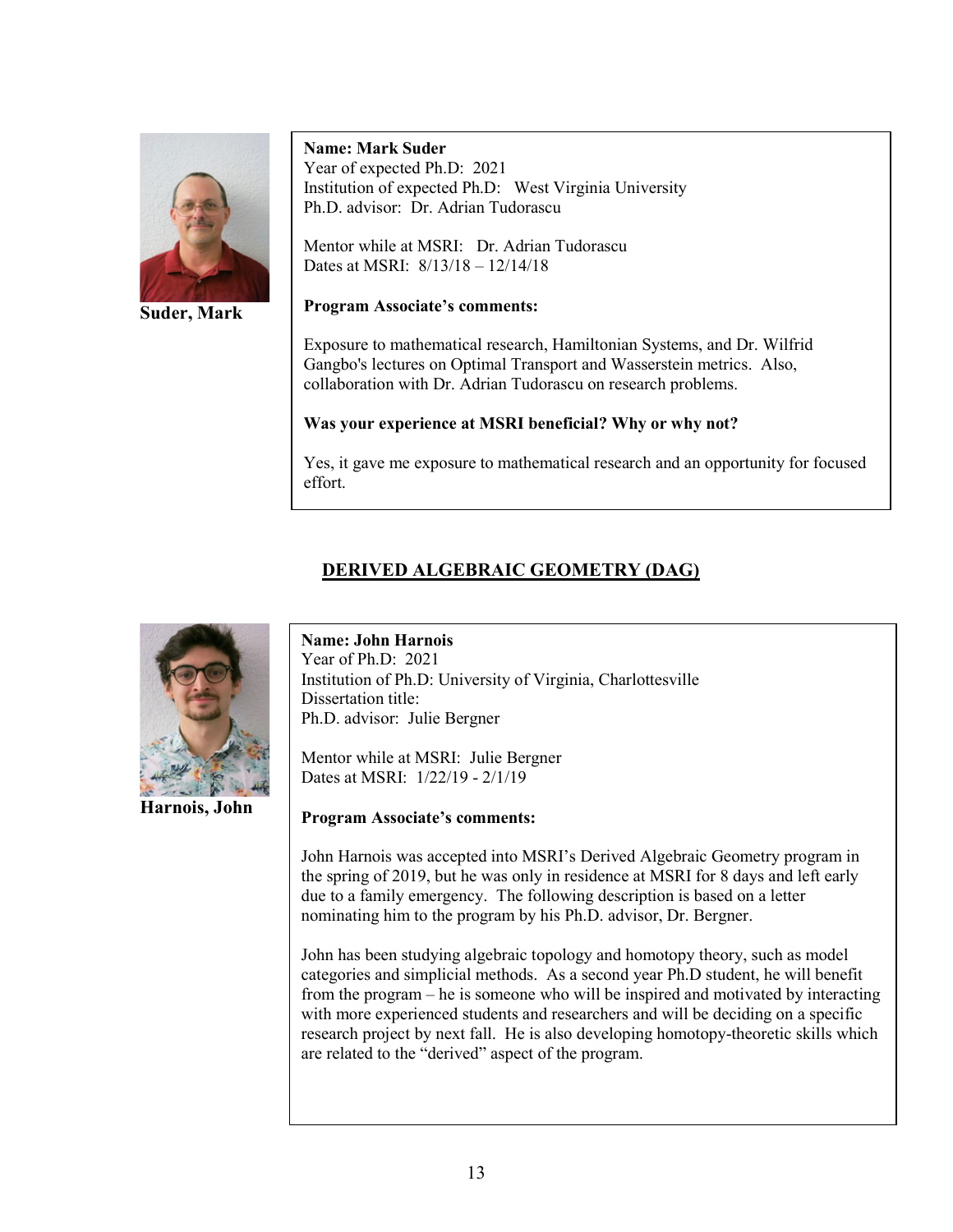# BIORATIONAL GEOMETRY AND MODULI SPACES (BGMS)



Friedenberg, Netanel

Name: Netanel Friedenberg Year of Expected Ph.D: 2020 Institution of Expected Ph.D: Yale University Ph.D. advisor: Sam Payne

Mentor while at MSRI: Sam Payne Dates at MSRI: 1/22/19 – 5/24/19

### Program Associate's comments:

While at MSRI I worked on three projects. First, I worked on writing up Work on Normal Equivariant Completions of Normal Toric Varieties Over Valuation Rings. I also continued joint work with Kalina Mincheva on putting an analytic structure on the set of prime congruences of a Laurent polynomial semiring. Finally, I started working on extending Sumihiro's equivariant completion theorem to the case of non-normal varieties.

My experience at MSRI was very beneficial. MSRI provided ideal conditions for writing up my work. Also, being at MSRI gave me the opportunity to get to know some of my colleagues, and to learn how my work relates to other ongoing research.



Godfrey, Charles

Name: Charles Godfrey Year of expected Ph.D: 2020 Institution of expected Ph.D: University of Washington Dissertation title: Rational pairs in positive characteristic. Ph.D. advisor: Sándor Kovács

Mentor while at MSRI: Sándor Kovács Dates at MSRI: 4/2/19 – 5/24/19

### Program Associate's comments:

Researched and wrote a substantial portion of my thesis. Attended BGMS seminars regularly and participated in the Introductory and Recent Progress in Moduli workshops. For the Recent Progress workshop I was the grad student note-taker. Gave a talk in the graduate student seminar ("Logarithmic Chow-to-Hodge cycle maps").

### Was your experience at MSRI beneficial? Why or why not?

Very much so. Perhaps the most beneficial part was the opportunity to meet with so many researchers whose work either inspired my research or is used directly as an essential input in my work. Some of these meetings were planned, and others just happened over tea. These conversations left me with both answers to pressing questions and interesting open questions that I hope to investigate in the future. Thanks so much!